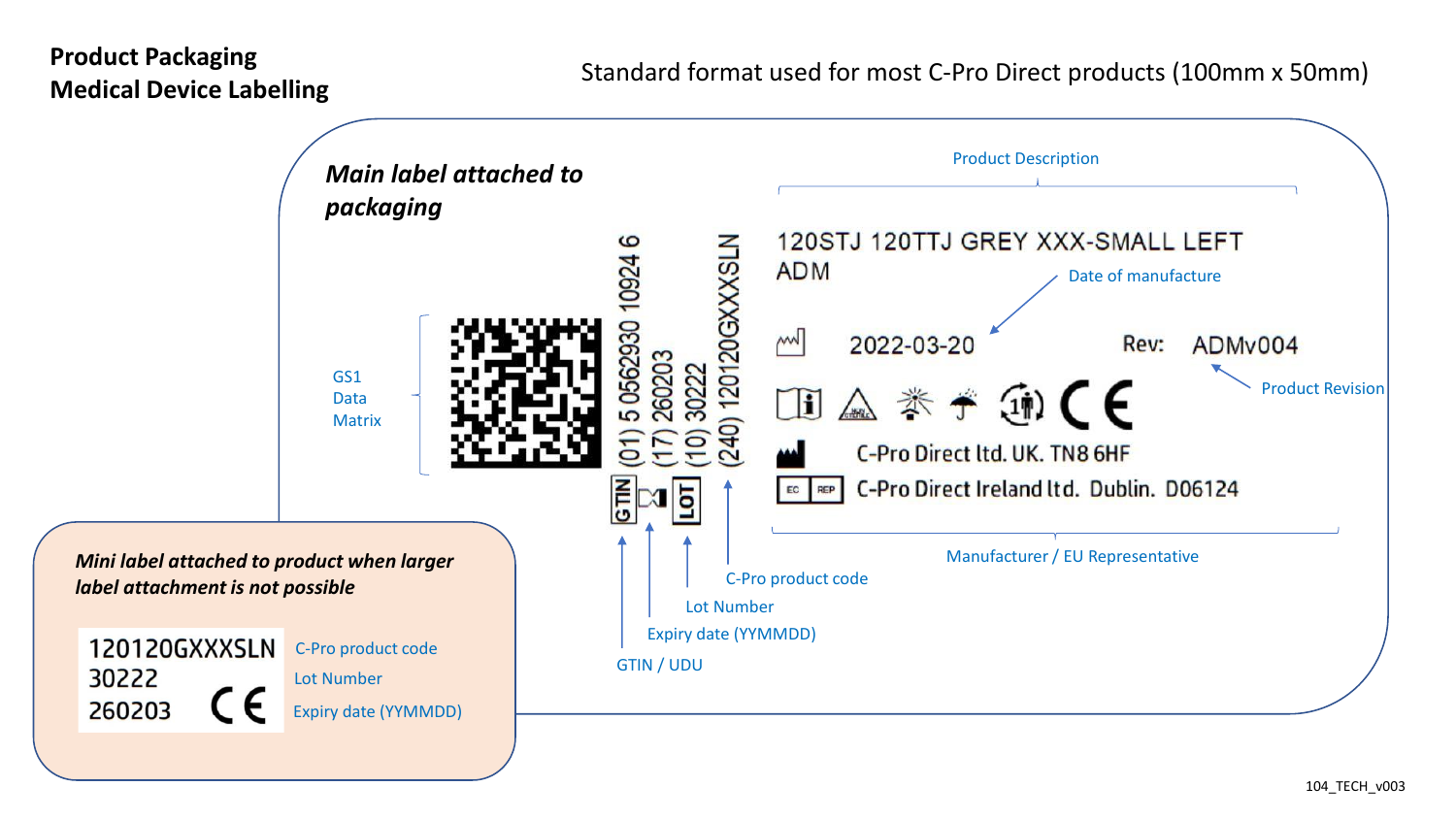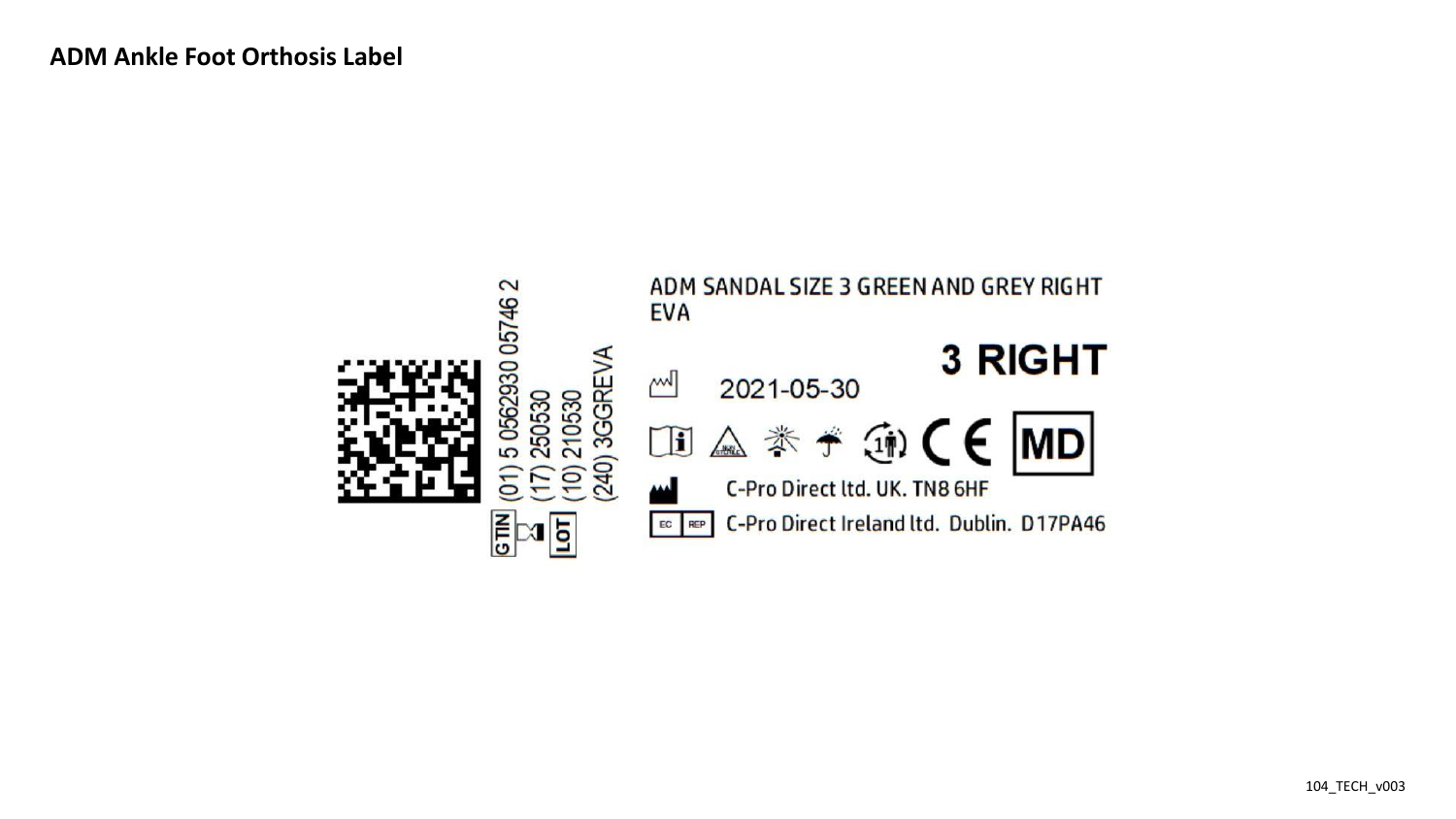## **ADM External Rotation Bar and Bar Clip Labels**

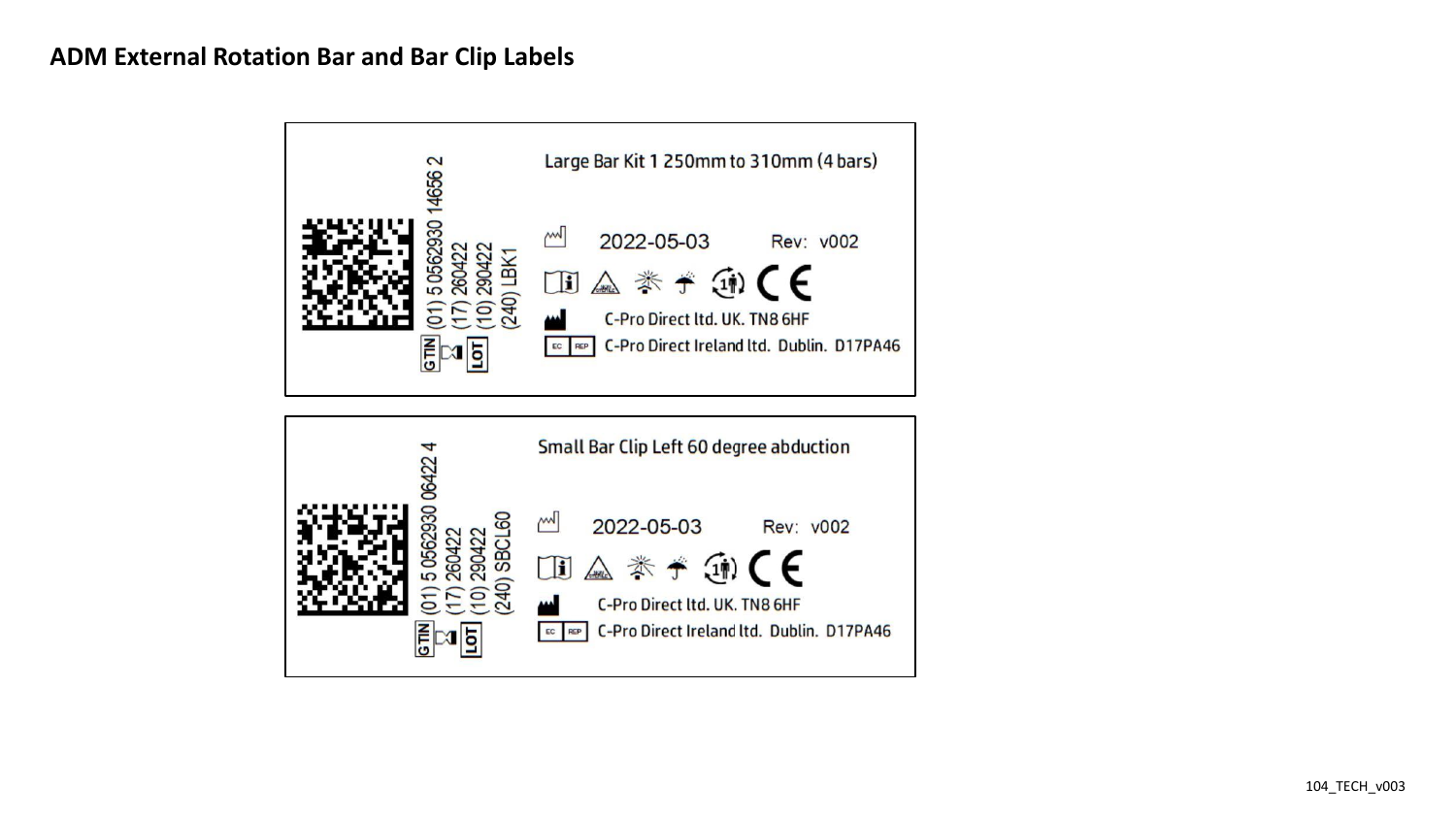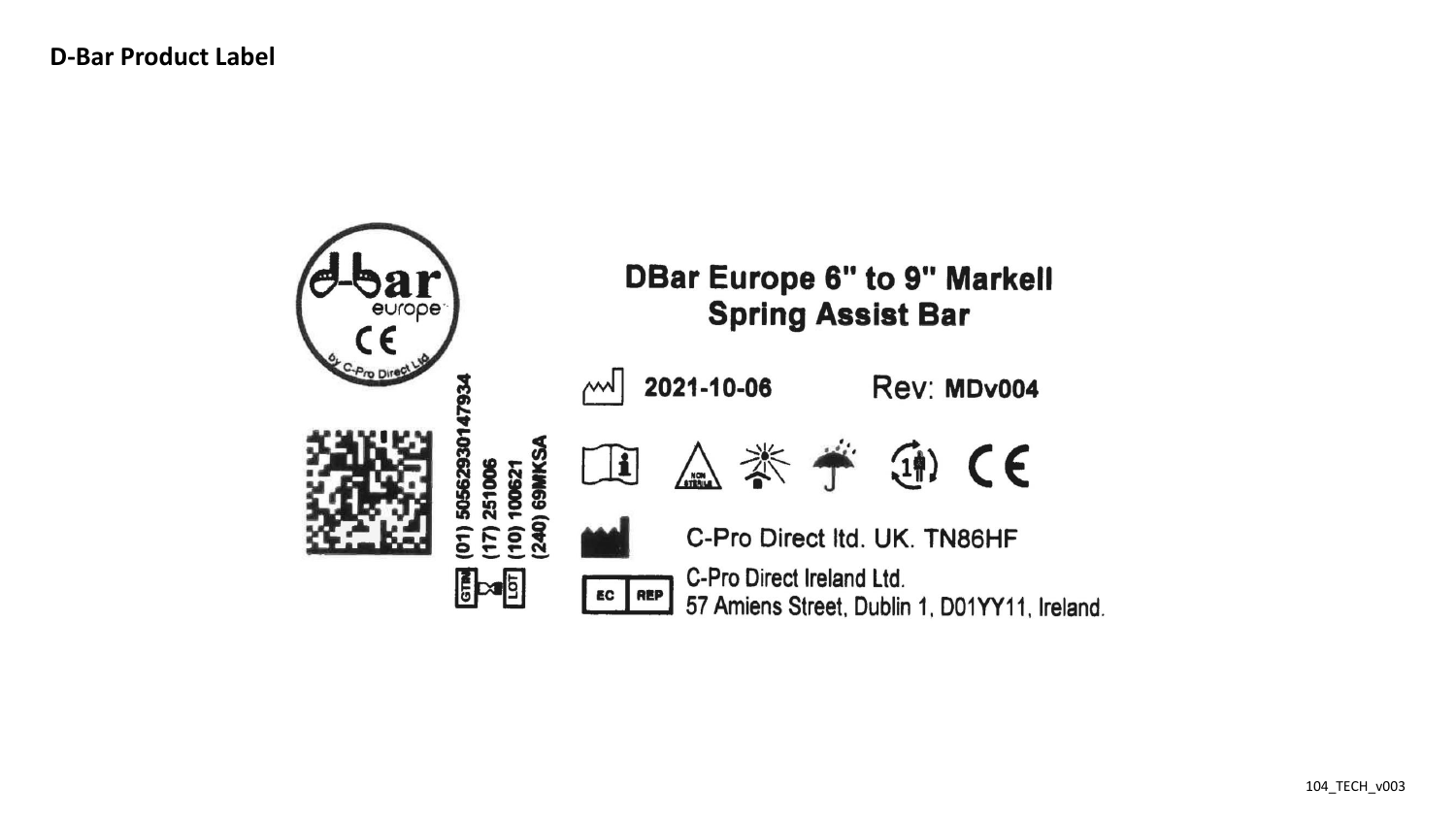This format is used for Dorsi Ramps manufactured prior to the MDR enforcement date

| Manufacturer:                                                         | C-Pro Direct Ltd |
|-----------------------------------------------------------------------|------------------|
| Catalogue No:                                                         | <b>DORSIRAMP</b> |
| Lot number:                                                           | CPD004R102       |
| Manufacture date: September 2018                                      |                  |
| C-Pro Direct Ltd, 7a Enterprise Way, Edenbridge,<br>Kent. TN8 6HF. UK |                  |
|                                                                       |                  |
|                                                                       |                  |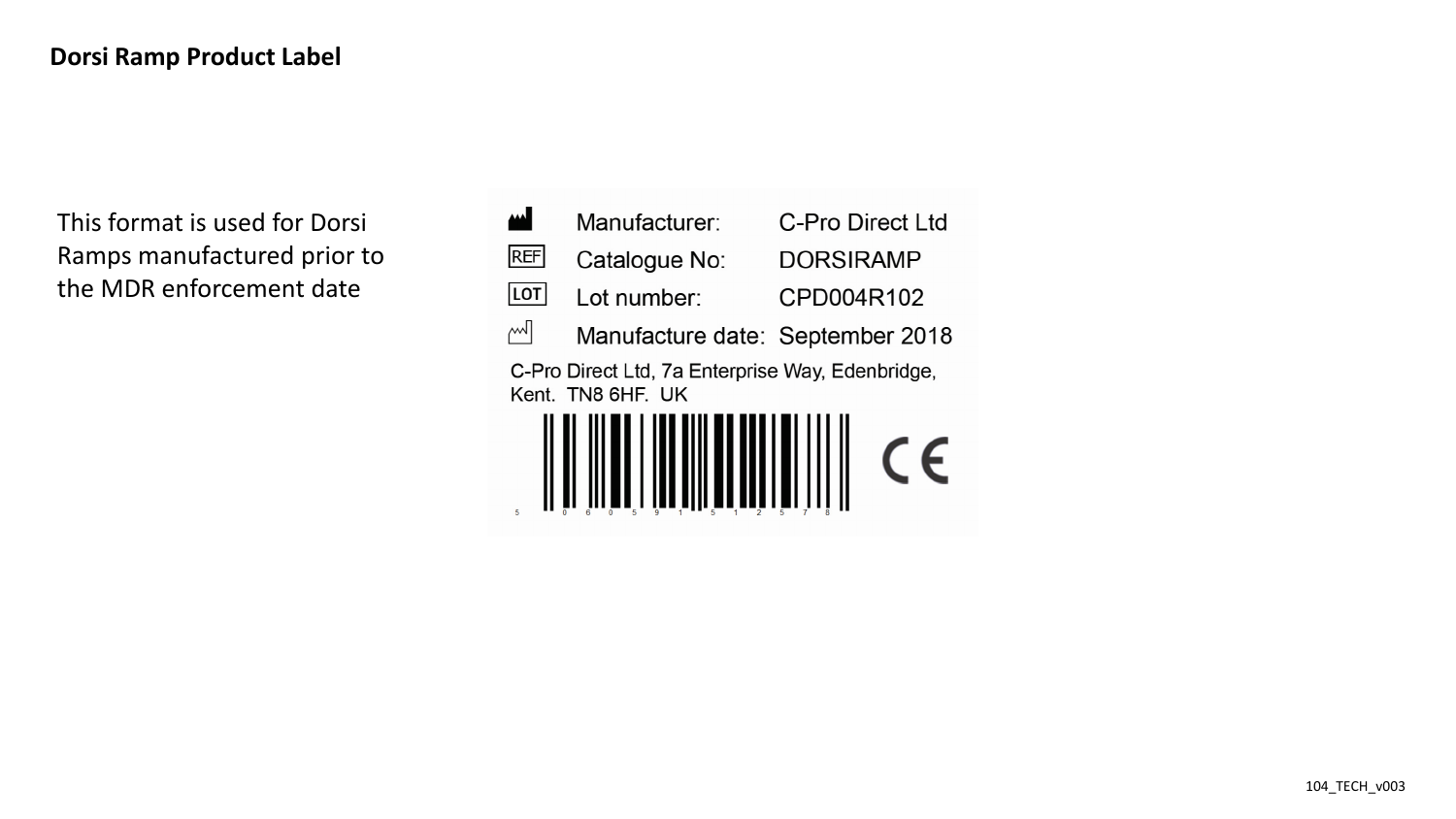#### **Iowa Braces Product Label**



C-Pro Direct is a Distributor of the Clubfoot Solutions Iowa Brace. This is an example product label applied to the end of the box

The EU Authorised Representative is Emergo Europe



The LOT number label is applied to the underside of the box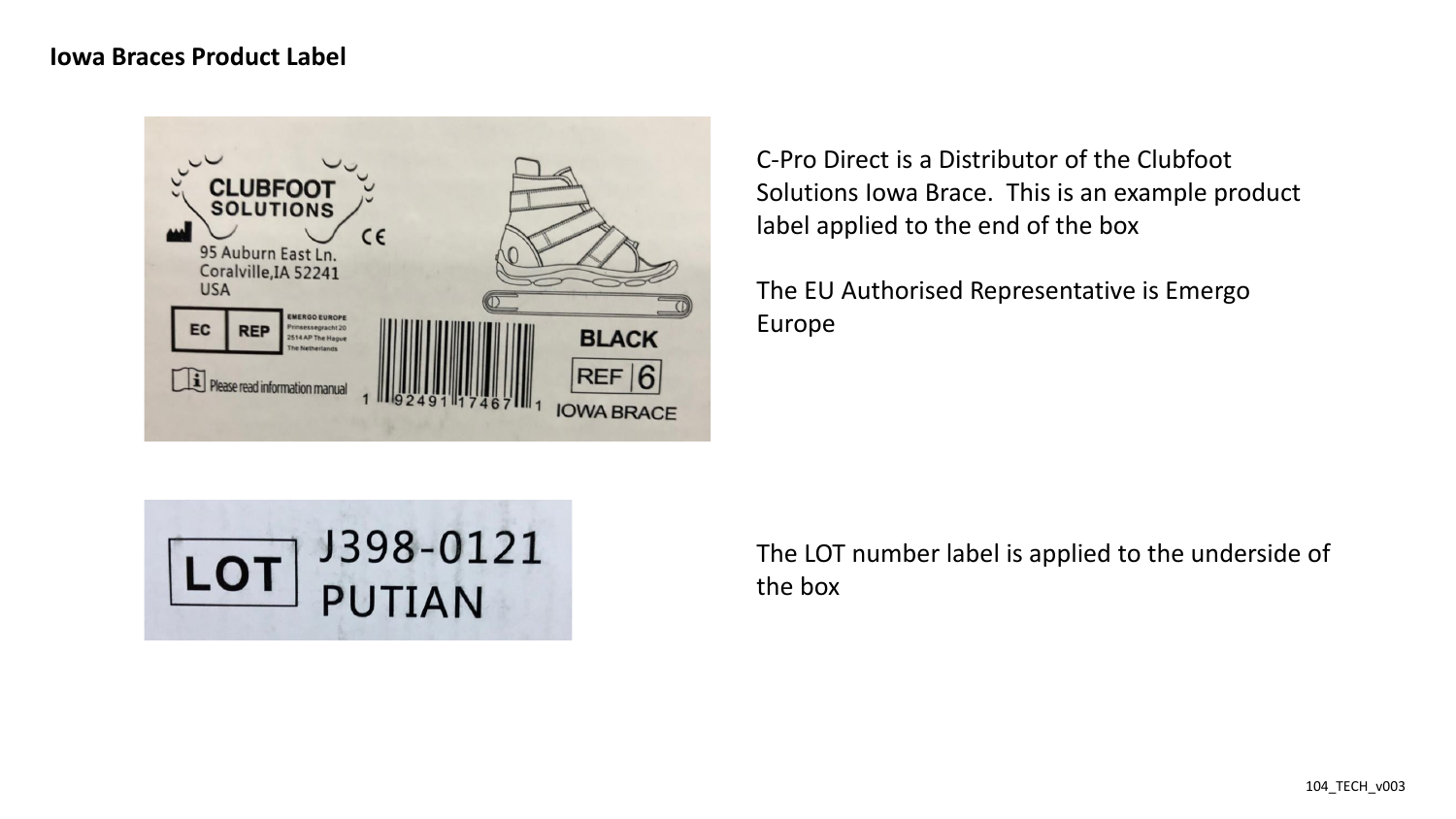### **Despatch Label**

This label is attached to Product Packaging and / or Product Cartons at time of despatch to provide customers with order / patient details

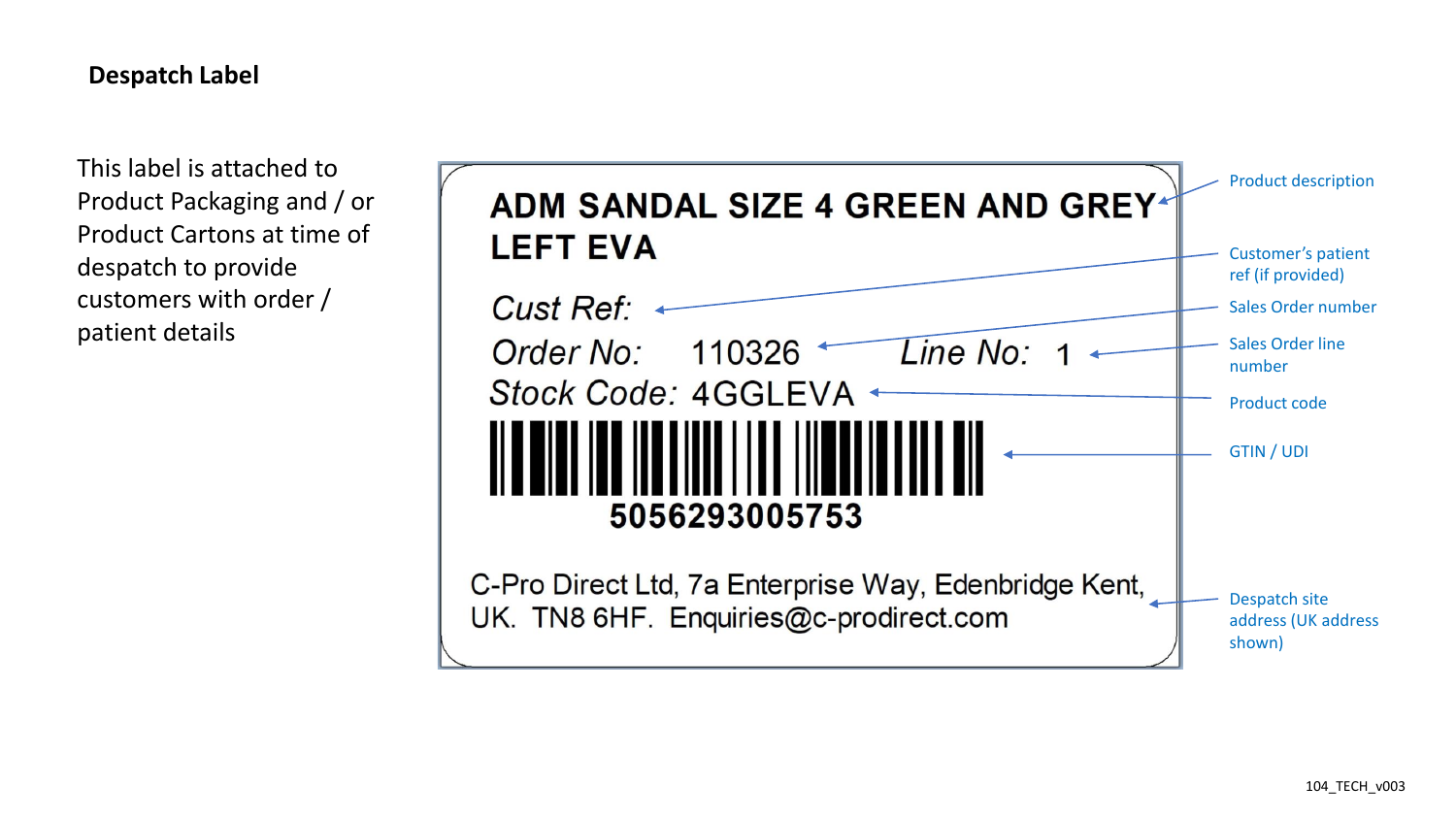# **Wasp Label (linear)**

This label may be attached to Product Packaging and / or Product Cartons to aid internal stock control



**Note:** C-Pro Direct policy is to reduce the number of labels on packaging. When our stock management system software fully supports GS1 Data Matrix Parsing the use of Wasp labels will be reduced.